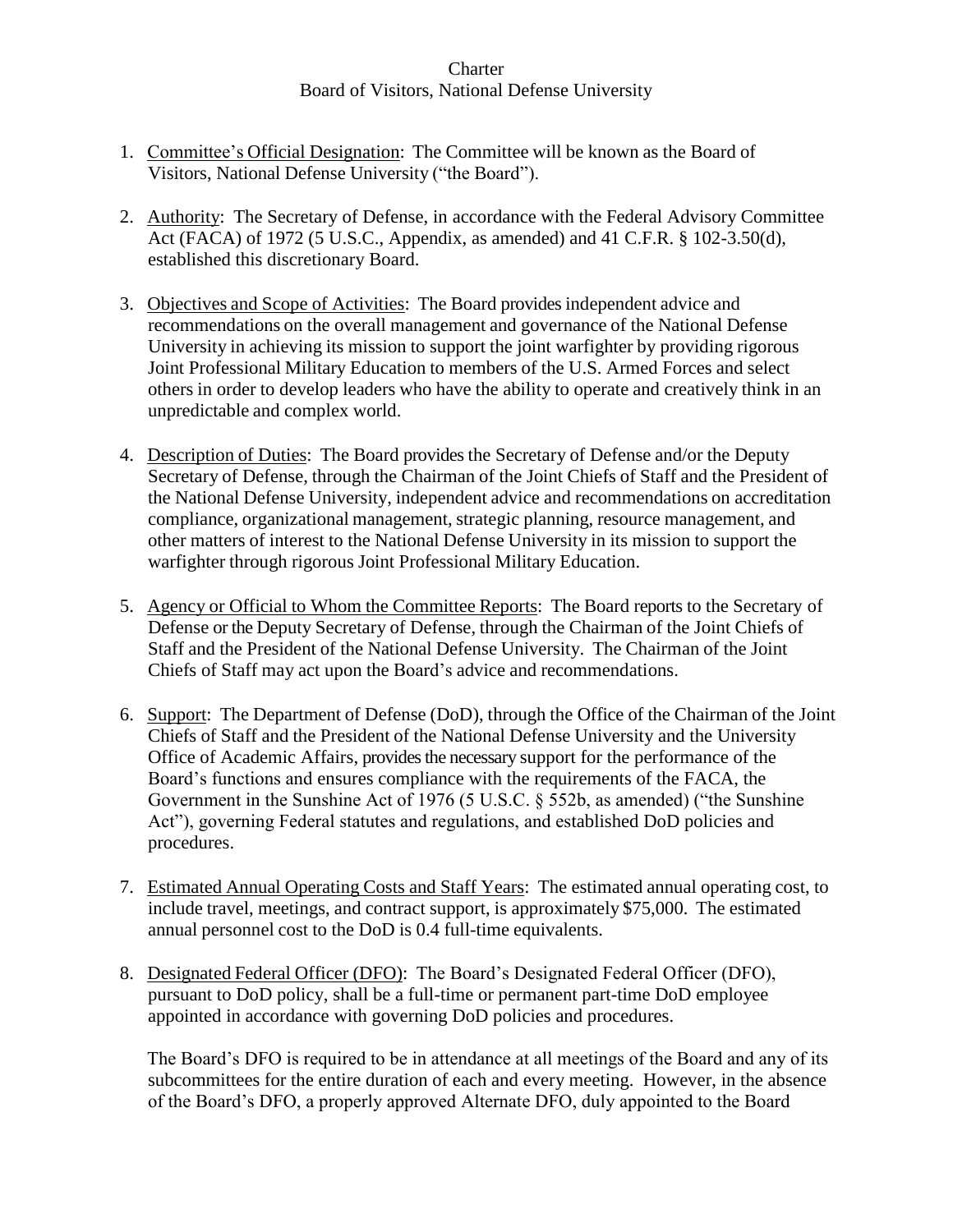## **Charter** Board of Visitors, National Defense University

according to established DoD policies and procedures, shall attend the entire duration of the Board or any subcommittee meeting.

The DFO, or the Alternate DFO, shall call all meetings of the Board and its subcommittees; prepare and approve all meeting agendas; and adjourn any meeting when the DFO, or the Alternate DFO, determines adjournment to be in the public interest or required by governing regulations or DoD policies and procedures.

- 9. Estimated Number and Frequency of Meetings: The Board shall meet at the call of the Board's DFO, in consultation with the Board's Chair and the President of the National Defense University. The estimated number of Board meetings is two per year.
- 10. Duration: The need for this advisory function is on a continuing basis; however, this charter is subject to renewal every two years.
- 11. Termination: The Board shall terminate upon completion of its mission or two years from the date this charter is filed, whichever is sooner, unless the Secretary of Defense or designee renews it.
- 12. Membership and Designation: The Board shall be comprised of no more than 12 members, who are appointed by the Secretary of Defense. The members are eminent authorities in the fields of defense, management, leadership, academia, national military strategy or joint planning at all levels of war, joint doctrine, joint command and control, or joint requirements and development.

The Secretary of Defense or the Deputy Secretary of Defense, in consultation with the Chairman of the Joint Chiefs of Staff, shall select the Board's Chair and Co-Chair from the approved Board membership. The leadership appointments shall not exceed the individual member's approved term of service.

Board members, who are not full-time or permanent part-time Federal officers or employees, shall be appointed as experts or consultants, pursuant to 5 U.S.C. § 3109, to serve as special government employee (SGE) members. Board members who are full-time or permanent part-time Federal employees shall be appointed, pursuant to 41 C.F.R. § 102-3.130(a), to serve as regular government employee (RGE) members.

Each Board member is appointed to provide advice to the government on the basis of his or her best judgment without representing any particular point of view and in a manner that is free from conflict of interest. With the exception of reimbursement for official Boardrelated travel and per diem, Board members shall serve without compensation.

The Secretary of Defense, or the Deputy Secretary of Defense, may approve the appointment of Board members for one-to-four year terms of service with annual renewals. However, no member, unless authorized by the Secretary of Defense or the Deputy Secretary of Defense, may serve more than two consecutive terms of service. This same term of service limitation also applies to any DoD authorized subcommittees.